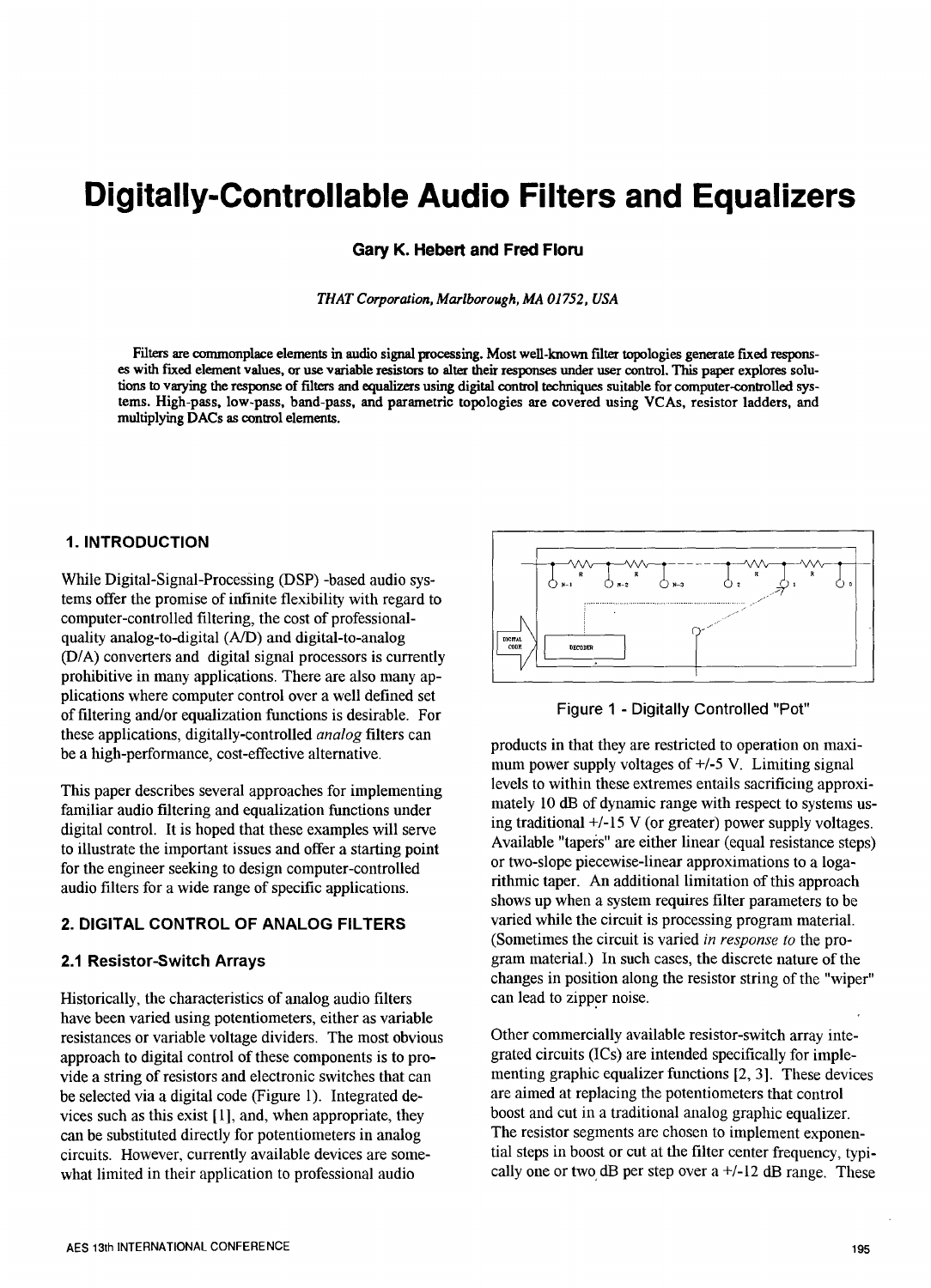devices have seen application in professional audio equal-<br>izers as well as in the consumer market where they were sired. The steps are typically linear, yet many filter izers as well as in the consumer market where they were sired. The steps are typically linear, yet many filter originally targeted. Zipper noise is less a concern with parameters that must be adjusted in audio application graphic equalizers since they are usually set once and not varied (or at least not varied much) while program matevaried (or at least not varied much) while program mate-<br>
ple, frequency is most naturally varied in octaves, or frac-<br>
rial is present. The best of these graphic equalizer ICs<br>
tions thereof, and amplitude is most often a rial is present. The best of these graphic equalizer ICs tions thereof, and amplitude is most often adjusted in dB, will accept  $+/-7.5$  V power supply voltages, which gains Implementing exponential control with a linear DA will accept +/-7.5 V power supply voltages, which gains Implementing exponential control with a linear DAC in-<br>about 3 dB in dynamic range over +/5 V devices. The evitably wastes bits at one end of the scale, thus requirin about 3 dB in dynamic range over  $+$ /5 V devices. The evitably wastes bits at one end of the scale, thus requiring main objection to their wider use in professional audio a higher resolution DAC than the desired number of graphic equalizers is that  $1$  dB resolution in boost and cut is considered inadequate for the most demanding applications. There are MDACs with logarithmically spaced steps in-

Another approach to digital control of analog filters in-<br>volves the use of multiplying D/A converters (MDACs). <br>tion but requires an internal 17-bit MDAC to implement volves the use of multiplying D/A converters (MDACs). the use of the requires an internal 17-bit MDAC to implement<br>An MDAC is a specific type of D/A converter (DAC) with the additionally because the control steps are discr An MDAC is a specific type of D/A converter (DAC) with it. Additionally, because the control steps are discrete, the an externally accessible reference input that will accept bi-<br>nossibility of zinner noise exists in dynam an externally accessible reference input that will accept bi-<br>polar signals (Figure 2). Its output is the product of the cations where parameters are varied during the processing reference input and the digital input code according to the equation:

$$
V_{out} = -V_{ref} \left(\frac{CODE}{2^N - 1}\right) \tag{1}
$$

where  $V_{ref}$  is the reference input voltage,  $V_{out}$  is the DAC tronic control over analog circuits for many years now.<br>output voltage, CODE is the decimal value of the digital As implied by the name, the gain or attenuati output voltage, CODE is the decimal value of the digital input, and  $\tilde{N}$  is the number of input bits.

An MDAC can thus implement two-quadrant multiplica- have control port characteristics of the form: tion in discrete steps. As shown in Figure 2, most MDACs are intended to be used as current output devices fed to the virtual ground of an opamp current-to-voltage converter. Often a feedback resistor which will track with the resistors internal to the converter is integrated into the where G is the VCA current gain,  $V_{\text{control}}$  is the gain con-<br>device. In other devices, the entire current-to-voltage condevice. In other devices, the entire current-to-voltage con-<br>vice type. In other devices on the game substants. Note that the verter is included on the same substrate. Note that the current output is non-inverting with respect to the current output is non-inverting with respect to the Equation (2) may be rearranged as follows:<br>reference-voltage input, but that the voltage output is<br> $\frac{E}{V}$ 

A wide range of integrated MDACs is currently available The control voltage,  $V_{\text{control}}$ , exponentially controls the in resolutions from 8 to 16 bits, with devices up to 12 bits<br>specifically state and the strategy configurations CCA gain. This produces the desirable result that available in multiple device-per-package configurations.<br>The number of hits required for any analiestion is a function of control voltage linearly affects gain in decibels. Using a The number of bits required for any application is a func-



Figure 2 - Typical MDAC

parameters that must be adjusted in audio applications are<br>more suitably adjusted in exponential fashion. For exama higher resolution DAC than the desired number of con-<br>trol steps would indicate.

tended for use as audio attenuators. While many of these *2.2 Mult*i*plying D***/***A Conve*rt*e*rs have n*o*n**-**uniform dB-step**-**size, at least *o*ne implements 3**/**8 dB steps over an 88.5 dB range [4]. As an illustration, cations where parameters are varied during the processing of program material.

# 2.3 Voltage**-**Controlled Amplifiers with DACs

Another form of two quadrant multiplier, the voltagecontrolled amplifier (VCA), has been used to provide electronic control over analog circuits for many years now. device is a function of an externally applied control voltage. The VCAs used most often in audio applications

$$
G = e^{\frac{V_{control}}{V_{scale}}}
$$
 (2)

$$
V_{control} = V_{scale} \ln(G). \tag{3}
$$

conventional linear DAC to generate this control voltage (Figure 3) provides digital control of gain or attenuation<br>in equal, exponentially-spaced steps. This produces a con-<sup>131</sup> stant step size in decibels per step, or dB/bit. As shown in and a current output intended for connection to the virtual ground of an opamp current-to-voltage converter. In con- <sup>Vout</sup> trast to the MDAC, this VCA inverts the current output with respect to the input, but the eventual voltage output is in phase with respect to the input.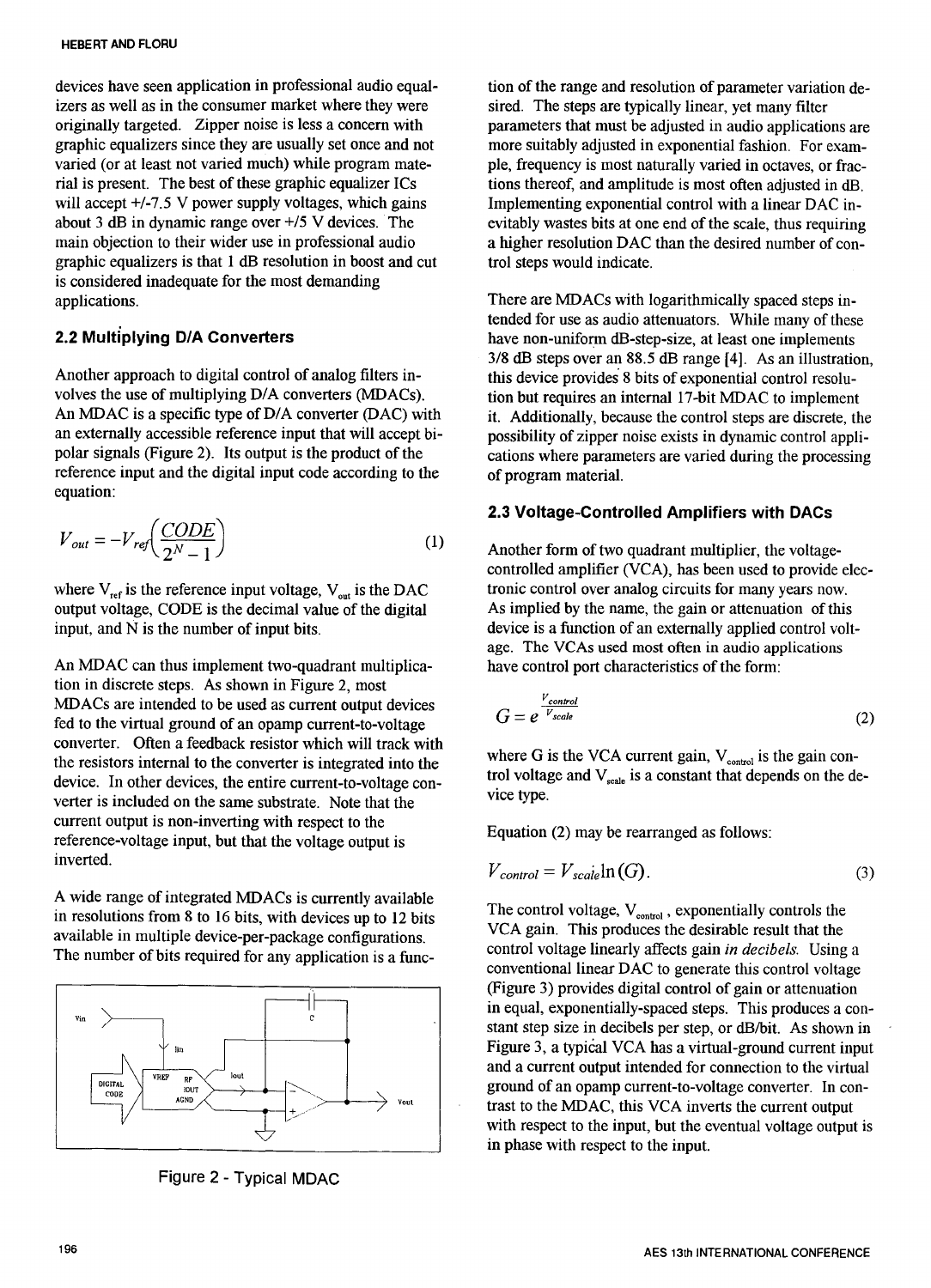

Figure 3 - VGA with Linear Control DAO

The combination of a VCA and DAC offers some unique **2.4 Tradeoffs** advantages to the audio designer in addition to the exponential control mentioned above. As shown in Figure 3, Applying the resistor-switch array devices in audio cir-<br>the output of the controlling DAC may be lowpass filtered cuits typically involves simply replacing potentiome the output of the controlling DAC may be lowpass filtered cuits typically involves simply replacing potentiometers (R, and C) before application to the VCA control port. with their digitally-controlled equivalents in exist  $(R_2$  and C) before application to the VCA control port.<br>This serves to attenuate any glitch energy that the DAC cuits. If their performance in the areas of dynamic range, This serves to attenuate any glitch energy that the DAC cuits. If their performance in the areas of dynamic range may generate during transitions, and also serves to make resolution, zipper noise, and distortion are adequa may generate during transitions, and also serves to make resolution, zipper noise, and distortion are adequate for<br>the transitions between discrete gain steps continuous. The application, their use is a relatively straight the transitions between discrete gain steps continuous, the application of the source of zinner noise. A further exercise, thus eliminating the source of zipper noise. A further practical a*d*vantage is that the DAC may be physically *d*istant from the VCA (and close to the controlling proces-<br>sor) easing the task of keeping digitally generated noise quadrant multipliers (MDACs or VCA-DAC combinasor), easing the task of keeping digitally generated noise out of the audio signal path.

resolution of VCA gain. The control voltage V<sub><sup>c</sub></sup> may be expressed as:</sub>

$$
V_c = -V_{ref} \left[ \left( \frac{CODE}{2^N - 1} \right) \frac{R_2}{R_1} - \frac{R_2}{R_3} \right],
$$
 (4)

than unity. While this temperature dependence is rela-<br>tively mild and may be ignored in many applications, for used by the controlling processor. tively mild and may be ignored in many applications, for the most demanding designs a convenient method of compensating is to make the DAC reference voltage  $V_{ref}$  vary The use of a VCA-DAC combination will typically result<br>in a similar manner. (For a PTAT control port character-<br>in slightly higher noise and distortion levels, th in a similar manner. (For a PTAT control port character-<br>istic V must vary 33%/degree Celsius around 27 de-<br>best currently available devices offer distortion levels beistic, V<sub>ref</sub> must vary .33%/degree Celsius around 27 degrees Celsius.)

tions) as building blocks to implement digitally controlled filter and equalization functions. As will be shown, using these building blocks requires some revision of familiar Figure 3 also illustrates a typical method of scaling and these building blocks requires some revision of familiar<br>offsetting the DAC output to suit the desired range and circuits. It is hoped that these examples will serv offsetting the DAC output to suit the desired range and circuits. It is hoped that these examples will serve to illus-<br>resolution of VCA gain. The control voltage V may be trate the general approach to adapting existing an expressed as: cults t*o* digital contr*o*l.

The choice of which of these two building blocks to use is very application dependent. The MDAC will typically  $V_2^N - I \times R_1$   $R_3$  J  $(1)$  (though not in all cases) offer very low distortion and where CODE is the decimal value of the digital input code noise. As mentioned above, the discrete steps can lead to audible zipper noise if parameters are adjusted while pro-<br>audible zipper noise if parameters are adjusted audible zipper noise if parameters are adjusted while program material is being processed. If exponential control is desired, extra cost will be incurred both in the requirement The voltage  $V_{\text{scale}}$  referred to in equations (2) and (3) is desired, extra cost will be incurred both in the requirement usually temperature dependent, most commonly propor-<br>for a DAC with higher resolution than the num usually temperature dependent, most commonly propor-<br>tional to absolute temperature (PTAT). This causes the trol steps would imply, as well as in the means to calculate tional to absolute temperature (PTAT). This causes the trol steps would imply, as well as in the means to calculate eain of the VCA to vary with temperature at gains other the correct codes to implement exponentially-space gain of the VCA to vary with temperature at gains other the correct codes to implement exponentially-spaced steps.<br>than unity While this temperature dependence is rela-<br>This typically takes the form of a ROM-based lookup t

> low .03%, and dynamic range of over 115 dB [5]. As mentioned above, reai-time variation of filter parameters while processing program material can be implemented without zipper noise problems. Controlling software (and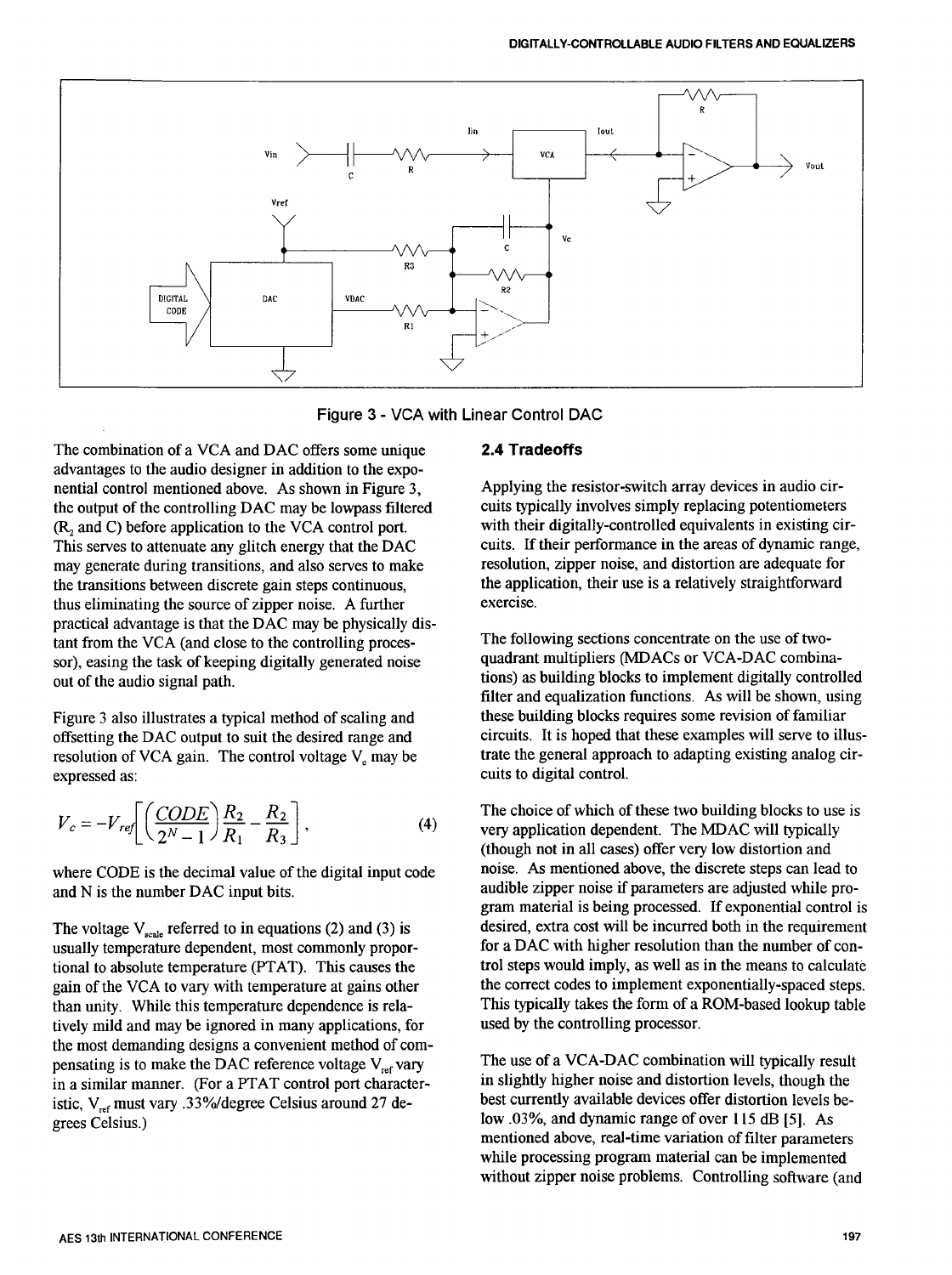

Figure 4 - VCA-Controlled First-Order State-Variable Filter

hardware) is often simplified by the exponential control 3.2 First Order Shelving Filters characteristic of the VCA.

Though the VCA-DAC combination is used in most of the examples below, it is generally possible to substitute an examples below, it is generally possible to substitute an ferently from its more familiar potentiometer-based coun-<br>MDAC for each instance of a VCA and control DAC. terms terms terms function of the circuit of Figure 5 is: The designer will need to adjust the circuit for the inverted<br>input-to-output transfer of the MDAC relative to that of for UCA, and to add additional gain external to the MDAC in instances where the VCA provides gain as well as attenuation, in instances where the VC<sub>A</sub> provides gain as well as  $\binom{S + [R_1 + (G+1)R_2]C}{P_1 + (G+1)R_2}$ 

# 3. FIRST ORDER FILTERS AND EQUALIZERS where G is, again, the VCA current gain.

The circuit shown in Figure 4 is a first-order state variable function approaches -1. At high frequencies (as *s* ap-<br>filter offering both highpass and lowpass outputs [6]. The proaches infinity the transfer function appro transfer functions at the two outputs are:

$$
\frac{V_{lp}}{V_{in}} = -\frac{\frac{G}{RC}}{s + \frac{G}{RC}}
$$
\n(5) 
$$
\frac{V_{out}}{V_{in}} = -\left| \frac{G\left(\frac{V_{in} - V}{R_2}\right) + 1}{G + \frac{R_1 + R_2}{R_2}} \right|
$$

and

$$
\frac{V_{hp}}{V_{in}} = -\frac{s}{s + \frac{G}{RC}}
$$
\n(6)

where G is the VCA current gain,  $V_{in}$  is the input voltage,  $V_{lp}$  is the lowpass output voltage, and  $V_{lm}$  is the highpass output voltage. With the resistor ratios shown, the passband gain at both outputs is unity, and the cutoff fre-<br>quation (8), the expression for high-frequency gain<br>approaches:<br> $\frac{1}{2}$ quency of each filter is controlled by the VCA gain. Using a VCA with a control characteristic as described by equations (2) and (3) along with a linear control DAC equations (2) and (3) along with a linear control DAC  $V = -\frac{V}{R}$  for  $G >> -\frac{R}{R}$  (9) causes each bit of the DAC input word to change the cut-  $V \cdot m_{s \to \infty}$   $R_2$  **R**<sub>2</sub> **R**<sub>2</sub> off frequency by a constant fraction of an octave.

The circuit shown in Figures 5 is a first-order high-<br>frequency equalizer. This circuit operates somewhat difterpart. The transfer function of the circuit of Figure 5 is:

$$
\frac{V_{out}}{V_{in}} = -\frac{\left(s + \frac{G+1}{[G(R_1 + R_2) + R_2]C}\right)[G(R_1 + R_2) + R_2]}{\left(s + \frac{G+1}{[R_1 + (G+1)R_2]C}\right)[R_1 + (G+1)R_2]} \tag{7}
$$

3.1 Highpass and Lowpass Filters While this at first looks uninsightful, inspection reveals that, at low frequencies (as **s** approaches 0), the transfer proaches infinity), the transfer function approaches:

$$
\frac{V_{lp}}{V_{in}} = -\frac{\frac{G}{RC}}{s + \frac{G}{RC}}
$$
\n(5) 
$$
\frac{V_{out}}{V_{in}} = -\left[\frac{G(\frac{R_1 + R_2}{R_2}) + 1}{G + \frac{R_1 + R_2}{R_2}}\right].
$$
\n(8)

To gain further insight, examine a few cases of values of G. When G=I, the transfer function reduces to -1. Thus, when the VCA gain is set to unity, the circuit's response is flat. For the case where:

$$
G >> \frac{R_1 + R_2}{R_2},
$$

$$
\frac{V_{out}}{V_{in}} = -\frac{R_1 + R_2}{R_2} \text{ for } G >> \frac{R_1 + R_2}{R_2}.
$$
 (9)

Similarly, for the case where: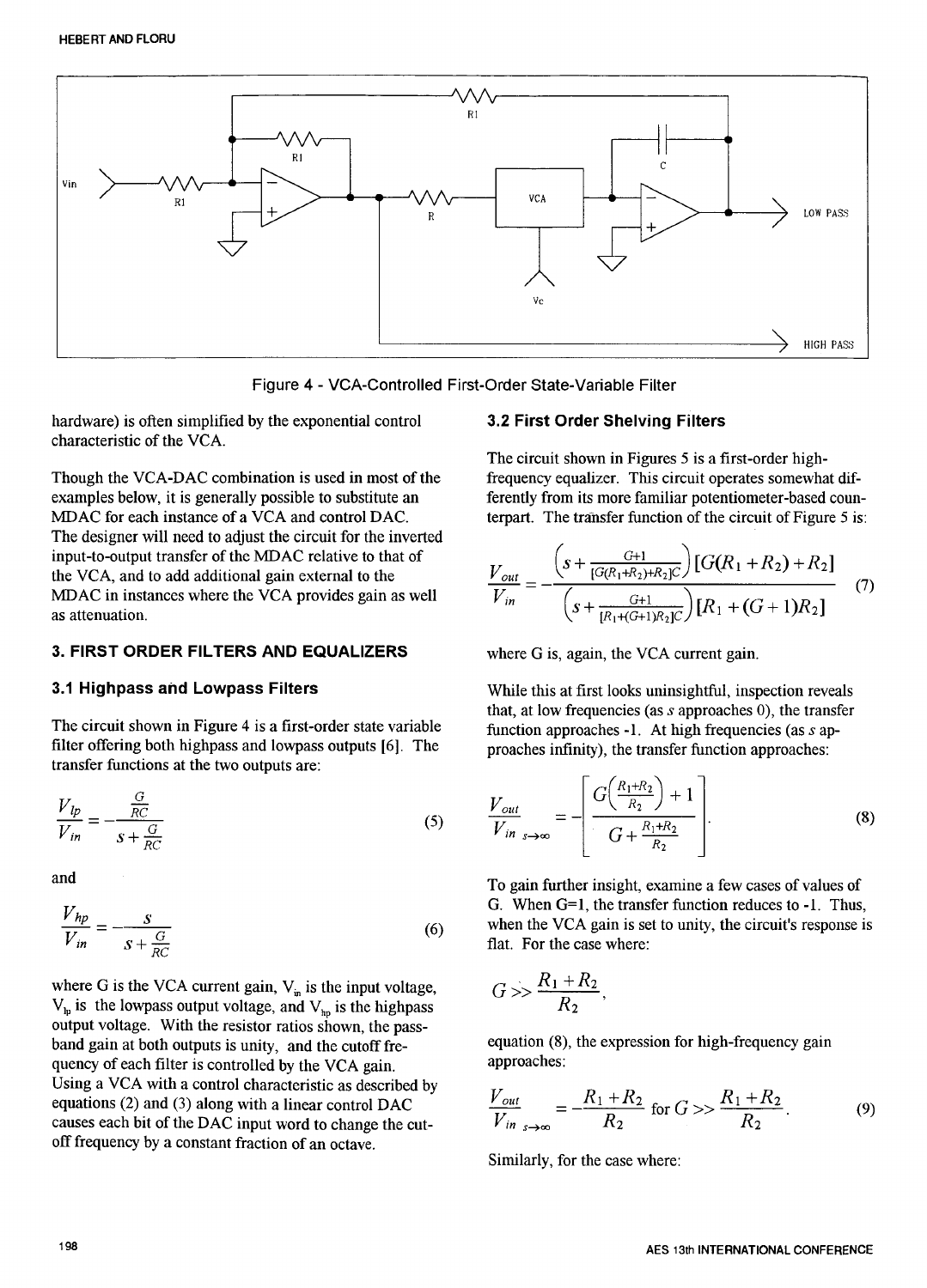

Figure 5 - VGA-Controlled High Frequency Shelving Filter

$$
G \ll \frac{R_2}{R_1 + R_2},
$$

$$
\frac{V_{out}}{V_{in}} = -\frac{R_2}{R_2 + R_1}
$$
 for  $G \ll \frac{R_2}{R_2 + R_1}$ . (10) example in Figure 6 illustrates. The individual frequency response curves are for VCA gain stepped from -30 dB to

noting that when the VCA gain is much less than 1, the  $C=2.2$  nF. The curves asymptotically approach limits set VCA and A, are effectively out of the circuit and the cir-<br>by the passive preemphasis and deemphasis network VCA and  $A_1$  are effectively out of the circuit and the cir-<br>cuit performance is governed entirely by the resistor from However, for boost and cut commands substantially less cuit performance is governed entirely by the resistor from However, for boost and cut commands substantially less<br>the input to the summing junction of A, and the feedback than these asymptotic limits (to about +/-10 dB in the input to the summing junction of  $A_2$  and the feedback than these asymptotic limits (to about  $+/-10$  dB in Figure components around  $A_2$ . These components make up a fa-<br>6), the boost and cut are nearly proportional components around  $A_2$ . These components make up a fa-<br>miliar high-frequency deemphasis network. Conversely, gain. This suggests that the designer should choose premiliar high-frequency deemphasis network. Conversely, gain. This suggests that the designer should choose pre-<br>when the VCA gain is very large, the VCA, along with A, emphasis and deemphasis networks for more ultimate when the VCA gain is very large, the VCA, along with  $A_1$  emphasis and deemphasis networks for more ultimate and  $A_2$  form a block of high open loop gain. Under this boost and cut than is desired for the application to and  $A_2$  form a block of high open loop gain. Under this boost and cut than is desired for the a<br>condition, the circuit behavior is governed by the compo-<br>the most useful control characteristic. condition, the circuit behavior is governed by the components between the input and the summing junction of the VCA (a high-frequency pre-emphasis network) and the The low-frequency shelving circuit shown in Figure 7 has feedback resistor from the circuit output to the VCA sum-<br>a transfer function: feedback resistor from the circuit output to the VCA sum-<br>ming junction.



The use of the VCA as a variable open-loop gain block results in a control characteristic that is not directly proportional to VCA gain, and thus this circuit does not offer equation (8) approaches: direct exponential (dB) control over boost and cut. The control characteristic is nevertheless quite useful, as the +30 dB in 3 dB.steps. The component values (referring to An intuitive understanding of the circuit can be gained by Figure 5) are R,=45.3 k $\Omega$ , R,=10 k $\Omega$ , R<sub>3</sub>= 45.3 k $\Omega$ , and

$$
\frac{V_{out}}{V_{in}} = -\frac{s + \left[\frac{G + \left(\frac{R_1 + R_2}{R_1}\right)}{(G+1)R_2C}\right]}{s + \left[\frac{G\left(\frac{R_1 + R_2}{R_1}\right) + 1}{(G+1)R_2C}\right]}\right] \tag{11}
$$

component values (referring to Figure 7):  $R_1 = 19.6$  k $\Omega$ , stepped from  $-30$  dB to  $+30$  dB in 3 dB steps.

Both of these shelving circuits exhibit THD less than .01% floors below -95 dBV.

A few practical notes are in order. The capacitor  $C_{\text{comm}}$ Figure 6 - High-Frequency Shelving Responses (typically 10 pF to 47pF) shown with dotted connections<br>(VCA Gain Varied 3 dB/Step) around A, in hoth Figure 5 and Figure 7 is typically rearound A<sub>1</sub> in both Figure 5 and Figure 7 is typically required to mitigate phase shift caused by the combination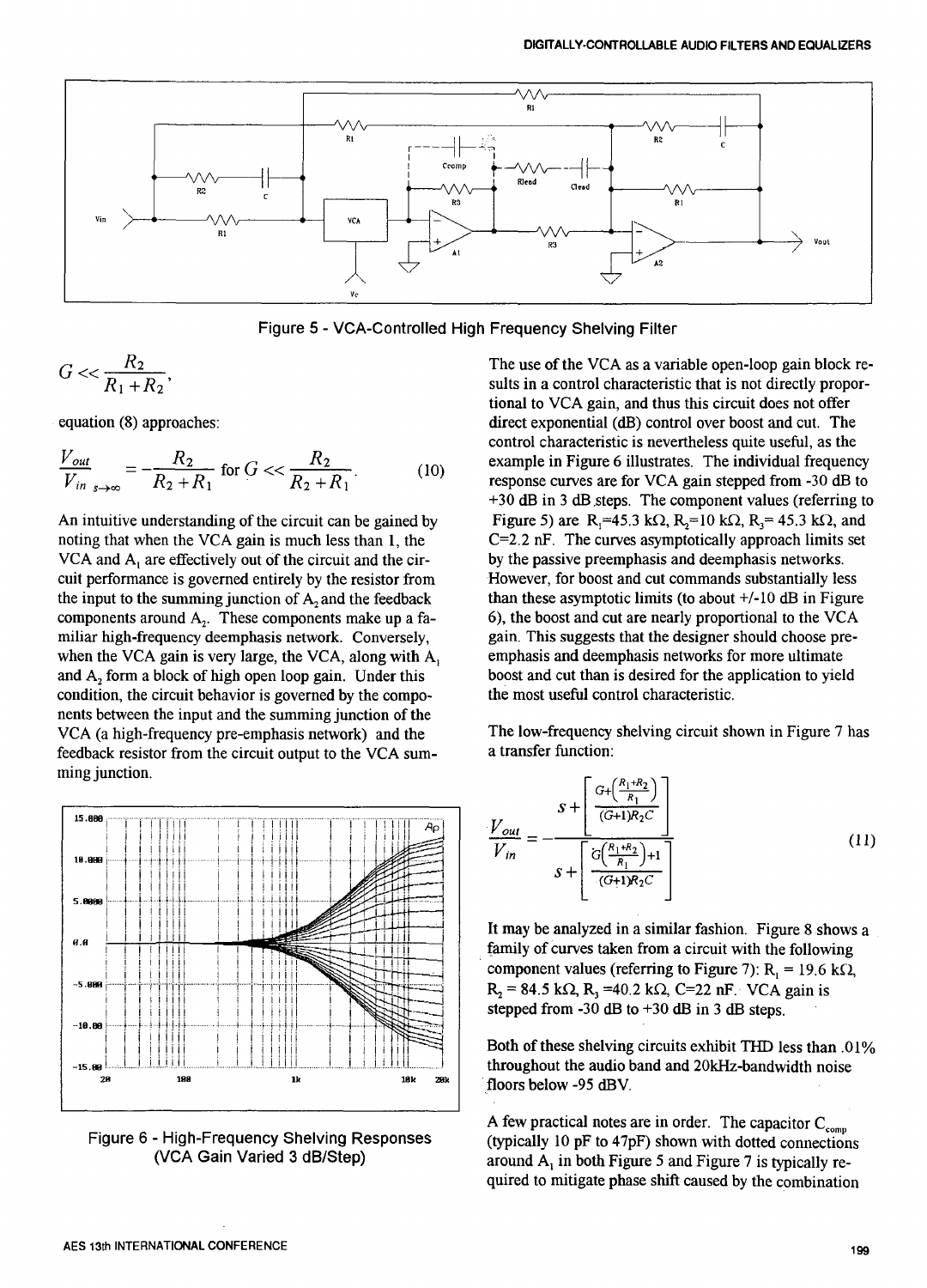

Figure 7 - VCA-Controlled Low-Frequency Shelving Filter

of A<sub>1</sub>'s feedback resistor and the VCA's (or MDAC's) output capacitance. In the case of high VCA gain the  $R_3/C_{\text{comp}}$  pole becomes the dominant pole in the loop. Since the VCA has a finite gain-bandwidth product, it begins to contribute excess phase shift at high frequencies as gain is increased. Depending on the device used and the maximum boost required, the lead network  $C_{\text{lead}}/R_{\text{lead}}$  may be required to maintain stability.

# **4. HIGHER ORDER FILTERS**

### **4.1 State-Variable Filters**

One of the most versatile filter building blocks is the familiar state-variable filter. Figure 9 shows this circuit adapted for VCA control [6]. The transfer functions for each of the three outputs (highpass, bandpass, and low-



Figure 8 - Low-Frequency Shelving Responses (VCA Gain Varied 3 dB/Step)

pass) are:

$$
\frac{V_{hp}}{V_{in}} = \frac{S^2}{S^2 + \frac{G_1}{R_2 C} S + \left(\frac{\sqrt{G_1 G_2}}{R_2 C}\right)^2},
$$
(12)

$$
\frac{V_{bp}}{V_{in}} = \frac{\frac{G_1}{R_2 C} S}{s^2 + \frac{G_1}{R_2 C} S + \left(\frac{\sqrt{G_1 G_2}}{R_2 C}\right)^2},
$$
\n(13)

and

$$
\frac{V_{lp}}{V_{in}} = \frac{\frac{G_1 G_2}{(R_2 C)^2}}{s^2 + \frac{G_1}{R_2 C}s + \left(\frac{\sqrt{G_1 G_2}}{R_2 C}\right)^2}.
$$
\n(14)

where:

$$
G_1 = e^{\frac{V_{c1}}{V_{scale}}} =
$$
 the current gain of VCA<sub>1</sub> and  

$$
G_2 = e^{\frac{V_{c2}}{V_{scale}}} =
$$
 the current gain of VCA<sub>2</sub>.

The resistor ratios around the circuit were chosen for unity passband gain at all three outputs to simplify the equations, but this is not required. It should also be noted that a bandreject output can be created by summing the lowpass and highpass outputs.

By inspection, the natural frequency and Q for all three outputs are:

$$
\omega_n = \frac{\sqrt{G_1 G_2}}{R_2 C} = \frac{e^{\frac{V_{c1} + V_{c2}}{2V_{scale}}}}{R_2 C}
$$
 (15)

and

$$
Q = \sqrt{\frac{G_2}{G_1}} = e^{\frac{V_{c2} - V_{c1}}{2V_{scale}}}.
$$
 (16)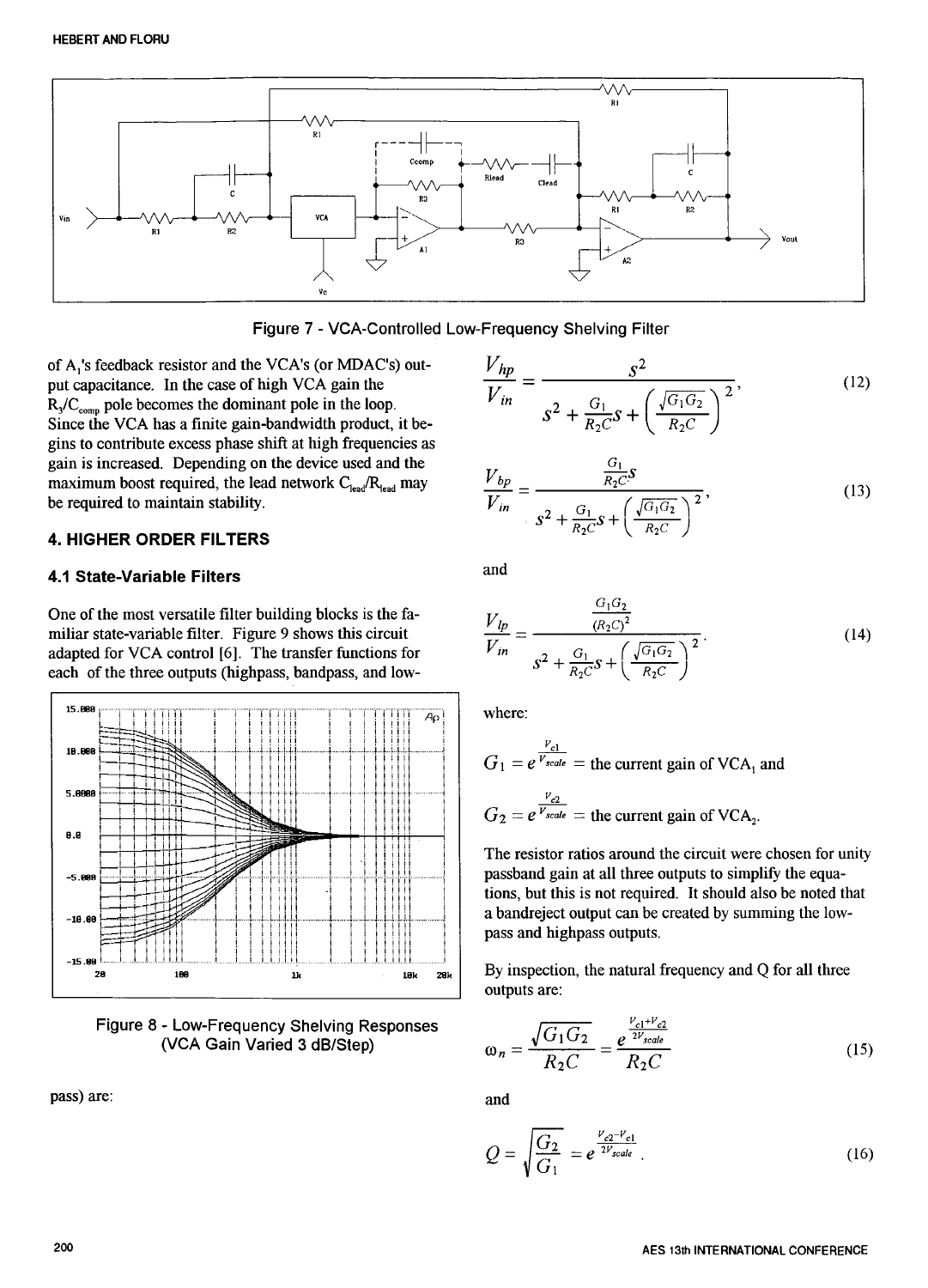



At first glance it appears that independent control over natural frequency and Q (one of the main attractions of the state-variable topology) will be rather awkward with this circuit. However, this is another instance where the exponential control characteristic of the VCA is very handy. Adding sum and difference amplifiers to process the control voltages to the VCAs as shown in Figure 10 yields the following:

$$
V_{c1} = -\left(\frac{R_4}{R_3}\right) V_{freq} + \left(\frac{R_6}{R_5 + R_6}\right) \left(\frac{R_3 + R_4}{R_3}\right) V_Q \tag{17}
$$

and

$$
V_{c2} = -\left(\frac{R_9}{R_8}\right) V_{freq} - \left(\frac{R_9}{R_7}\right) V_Q \tag{18}
$$

Choosing resistor values such that:

$$
\frac{R_4}{R_3} = \frac{R_9}{R_8} = A \text{ and } \frac{R_9}{R_7} = \left(\frac{R_6}{R_5 + R_6}\right) \left(\frac{R_3 + R_4}{R_3}\right) = B
$$

yields:

$$
V_{c1} = -AV_{freq} + BV_Q \tag{19}
$$

$$
V_{c2} = -AV_{freq} - BV_Q. \tag{20}
$$

Substituting these expressions into equations (15) and (16) yields:

$$
\omega_n = \frac{\sqrt{G_1 G_2}}{R_2 C} = \frac{e^{\frac{-A V_{freq}}{V_{scale}}}}{R_2 C}
$$
 (21)

and

$$
Q = \sqrt{\frac{G_2}{G_1}} = e^{\frac{-BV_Q}{V_{scale}}}.
$$
\n(22)



Figure 10 - VCA-Controlled State Variable Filter With Control-Voltage Conditioning Circuitry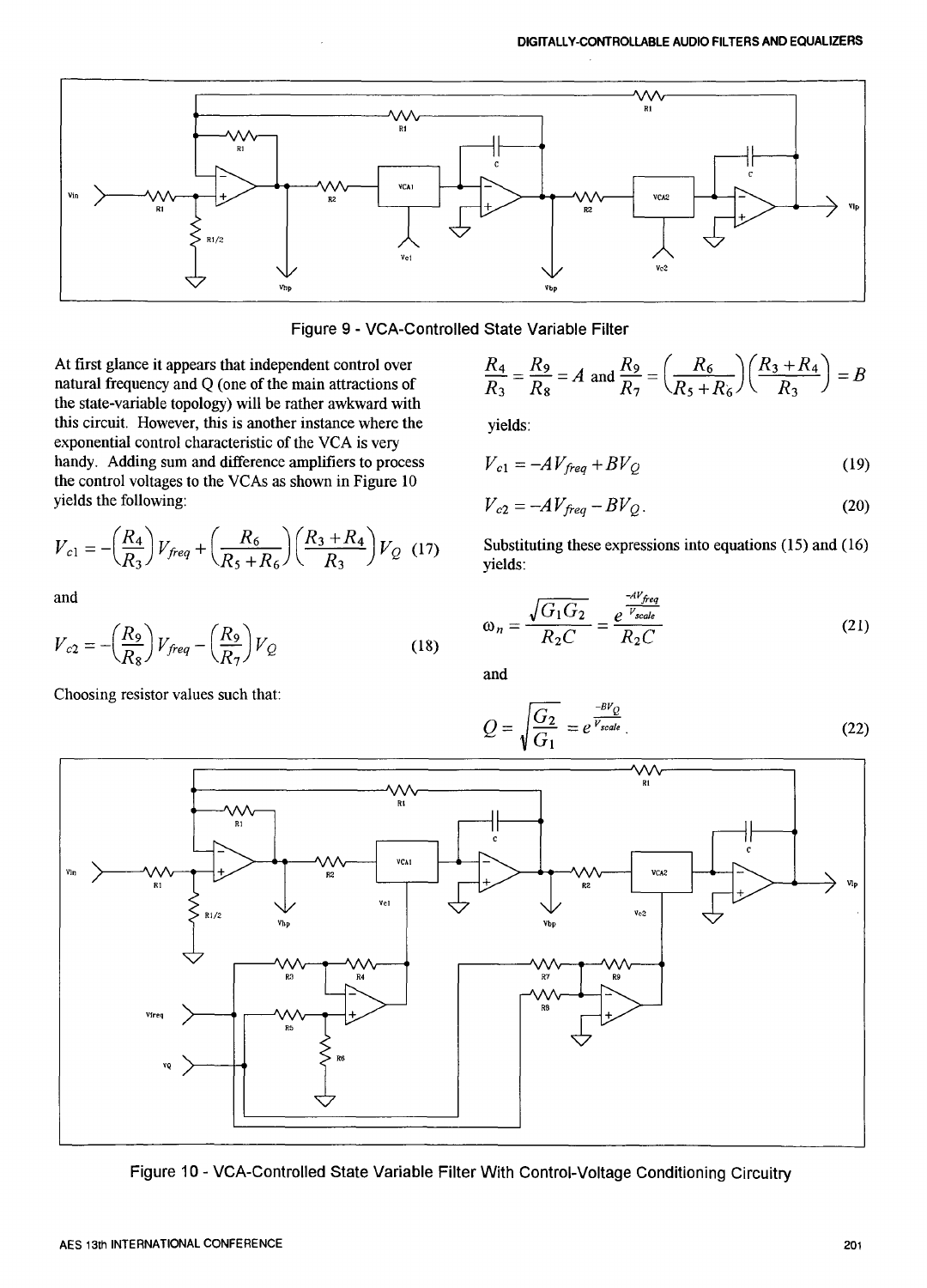The natural frequency and Q are now independent functions of  $V_{\text{freq}}$  and  $V_q$ , respectively. The natural frequency  $\frac{V_{\text{out}-\text{boost}}}{V} = 1 + \frac{V_{\text{avg}}}{V_{\text{avg}}}$ manner with  $V_{\text{free}}$ . Varying the Q in this fashion is less familiar, but not difficult. For example, setting  $V_q$  to 0 volts (0 dB) sets Q=1, setting  $V_q$  to the voltage corresponding to (0 dB)sets Q=I, setting Vq <sup>t</sup>*<sup>o</sup>* the v*o*ltage *c*orresp*o*nding to **(** Gl ) **( Gd**--\_\_2

are used primarily in attenuation mode rather than require  $S^2 + \frac{G_1}{B_2} S + \frac{1}{C_1} \frac{1}{C_2}$ are used primarily in attenuation mode, rather than requirements  $R_2C = \binom{R_2C}{}$ ing high VCA gain. This will maximize the bandwidth of the VCAs and minimize "Q-enhancement" problems. A useful approach is to choose  $R_2$  and C such that:

$$
\frac{1}{2\pi R_2 C} = f_{\text{max}} \tag{23}
$$
 becomes

Figure 11 shows the state-variable filter adapted for MDAC control. Note that the feedback paths have been  $R_2C$   $\left\{ R_2C \right\}$   $\left\{ R_2C \right\}$   $\left\{ R_2C \right\}$ changed to reflect the fact that the integrators are now inverting rather than non-inverting. Independent control of Evaluating the magnitude of both of these expressions at natural frequency and Q is performed in the same manner, natural frequency of the filter,  $s = j\omega_n$ , yields: though exponential control is more computationally<br>complex.

# **4.2 Parametric Equalizers**

Figure 12 shows a parametric equalizer circuit utilizing and the state-variable filter described above. Noting equation**'** (13) (the transfer function to the bandpass output of the filter), the transfer function of the parametric equalizer with switch  $S_1$  in the "boost" position is:

The natural frequency and Q are now independent time-  
\ntions of V<sub>freq</sub> and V<sub>q</sub>, respectively. The natural frequency  
\nwill again be conveniently varied in a "volts-per-octave"  
\nmanner with V<sub>freq</sub>. Varying the Q in this fashion is less fa-  
\nmiliar, but not difficult. For example, setting V<sub>q</sub> to 0 volts  
\n(0 dB) sets Q=1, setting V<sub>q</sub> to the voltage corresponding to  
\n6 dB VCA gain sets Q=2, etc.  
\nThe values of R<sub>2</sub> and C should be chosen so that the VCAs  
\nare used primarily in attenuation mode, rather than require  
\nin a high VCA coin. This will maximize the bandwidth of  
\n
$$
S^2 + \frac{G_1}{R_2C}S + \left(\frac{\sqrt{G_1G_2}}{R_2C}\right)^2
$$
\n
$$
= \frac{S^2 + G_3\left(\frac{G_1}{R_2C}\right)S + \left(\frac{\sqrt{G_1G_2}}{R_2C}\right)^2}{S^2 + \frac{G_1}{R_2C}S + \left(\frac{\sqrt{G_1G_2}}{R_2C}\right)^2}
$$
\n(24)

where  $G_3$ = the current gain of VCA<sub>3</sub>.

With switch  $S<sub>i</sub>$  in the cut position, the transfer function

where 
$$
f_{\text{max}}
$$
 is the maximum natural frequency desired.  
\nFigure 11 shows the state-variable filter adapted for  
\nMDAC control. Note that the feedback paths have been  
\nchannel to reflect the fact that the interstates are now in  
\n
$$
V_{\text{in}} = \frac{S^2 + \left(\frac{G_1}{R_2 C}\right)S + \left(\frac{\sqrt{G_1 G_2}}{R_2 C}\right)^2}{S^2 + G_3\left(\frac{G_1}{R_2 C}\right)S + \left(\frac{\sqrt{G_1 G_2}}{R_2 C}\right)^2}.
$$
\n(25)

though exponential control is more computationally complex.

\n
$$
\left| \frac{V_{out-book}}{V_{in}} \right|_{s=\hat{J}\omega_n} = G_3 = e^{\frac{V_{c3}}{V_{scale}}} \tag{26}
$$

$$
\left| \frac{V_{out-cut}}{V_{in}} \right|_{s=j\omega_n} = \frac{1}{G_3} = e^{\frac{-V_{c3}}{V_{scale}}} \tag{27}
$$



Figure 11 - MDAC-Controlled State Variable Filter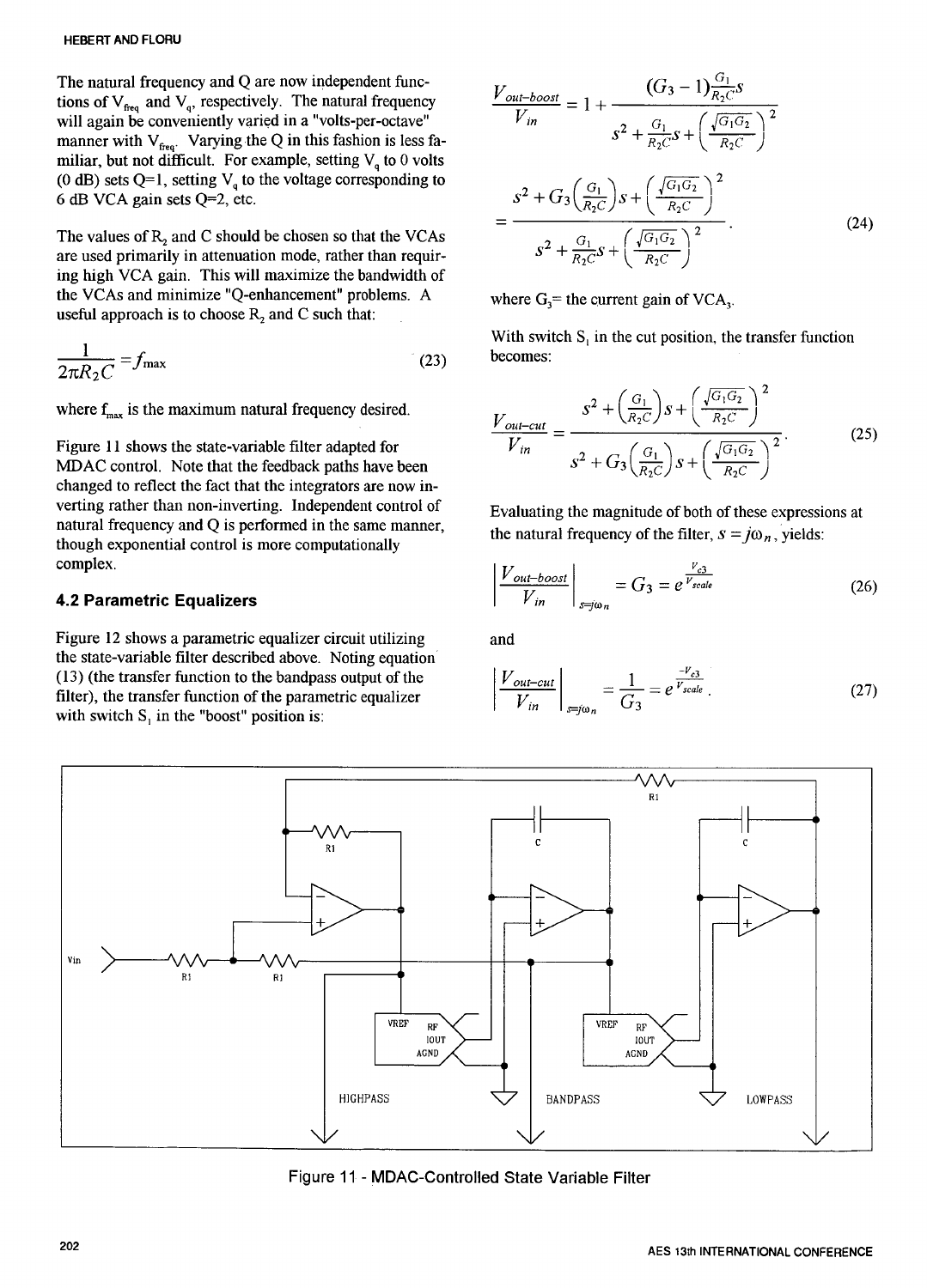

Figure 1**2** - VCA-Oontrolled Symmetrical Parametric Equalizer

Thus, the boost and cut at the center frequency are directly measurements were made on a prototype of this circuit proportional to the gain of VCA, and can be controlled in with the following values (referring to Figure 1 proportional to the gain of  $VCA_3$  and can be controlled in a "volts-per-dB" manner via its control voltage. The gain a "volts-per-dB" manner via its control voltage. The gain  $R_1=10 \text{ k}\Omega$ ,  $R_2=4.99 \text{ k}\Omega$ ,  $R_3=10 \text{ k}\Omega$ ,  $R_4=20 \text{ k}\Omega$ , and of VCA<sub>3</sub> is always varied between 0 dB and the gain cor-<br>C=1.5 nF. The measured 20kHz-bandwi responding to the desired maximum boost -- even for cut this circuit was typically below -96 dBV when set for flat operation. Switch  $S_1$  would typically be implemented with response, below -88 dBV when set for -15 dB cu operation. Switch S<sub>1</sub> would typically be implemented with response, below -88 dBV when set for -15 dB cut, and be-<br>a solid state switch, and the controller would be pro-<br>low -85 dBV when set for +15 dB boost. Distortion w grammed to change the switch setting while the gain of  $VCA<sub>3</sub>$  is set to unity (G<sub>3</sub>=1). Under these conditions there is no signal present at the output of  $A_6$  due to the cancella-<br>tion of  $S_1$  is kept in the boost position, and VCA<sub>3</sub>'s con-<br>tion of signal currents at the summing junction of  $A_6$ .<br>trol voltage is varied to produce a tion of signal currents at the summing junction of  $A<sub>6</sub>$ .

prevalent, and produces symmetrical boost/cut characteristics as illustrated in Figures 13, 14, and 15. These

 $C=1.5$  nF. The measured 20kHz-bandwidth noise floor of low -85 dBV when set for  $+15$  dB boost. Distortion was below  $.05\%$  in the audio band under all modes.

gain, the characteristics revert to those of what are com-This type of parametric equalizer seems to be the most<br>prevalent, and produces symmetrical boost/cut characteris-<br>type is preferred by some users. Figure 16 shows measurements from the same prototype illustrating this mode of





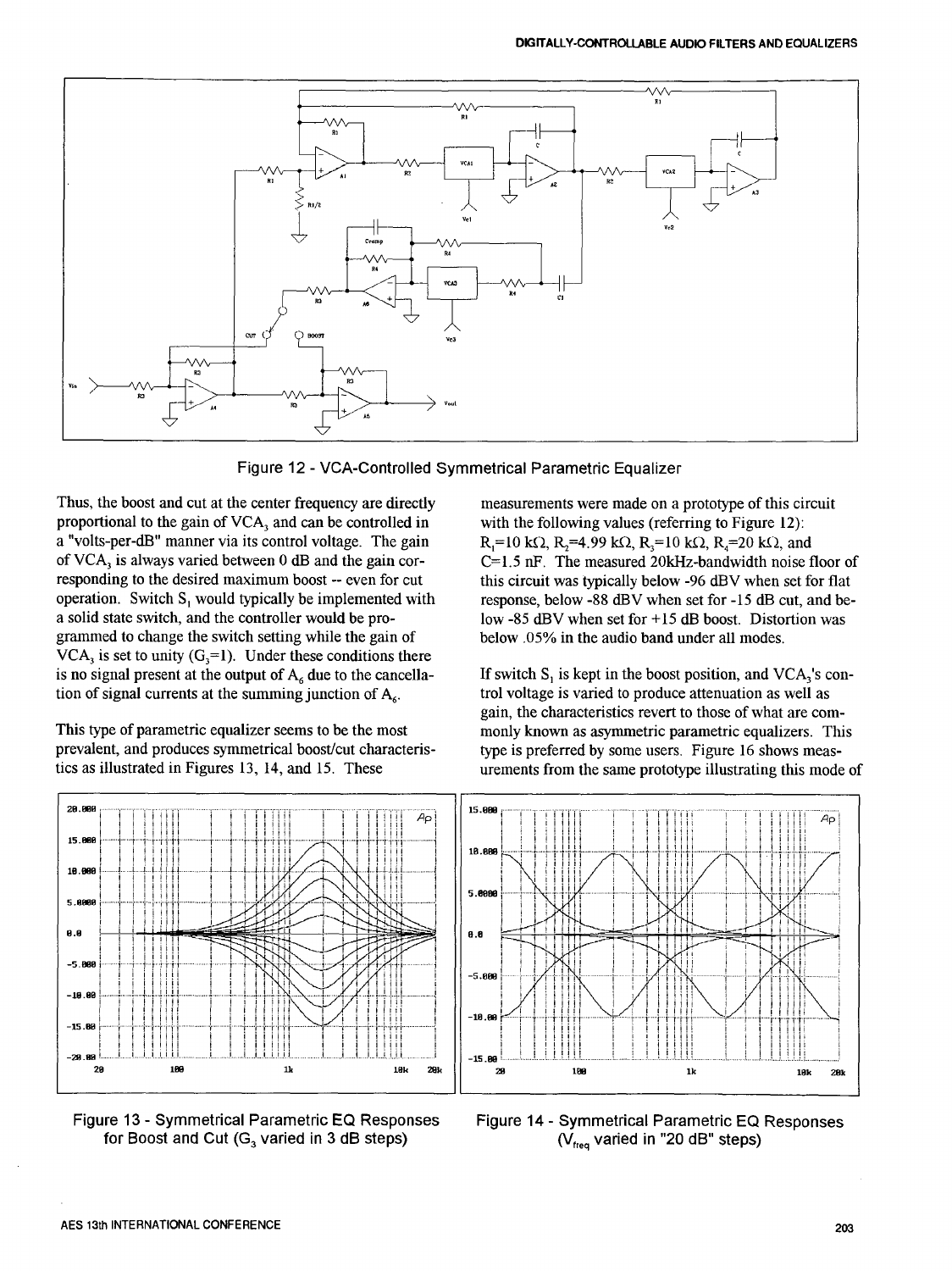

Figure 15 - Symmetrical Parametric EQ Responses ( $V_a$  varied in 6 dB steps - Q=.5, 1, 2, 4)

operation. If only this mode of operation is desired, the circuit may be simplified as shown in Figure 17.

# 4.3 Variable Q Sallen and Key Filters

The circuit in Figure 18 is a Sallen and Key highpass filter adapted for VCA-controlled Q. If G is the current gain of the VCA, the transfer function of this circuit is:

$$
\frac{V_{out}}{V_{in}} = \frac{s^2}{s^2 + \left(\frac{1-G}{R_1} + \frac{2}{R_2}\right)s + \frac{1}{R_1R_2C^2}}.
$$
\n(28)



Figure 16 - Asymmetrical Parametric EQ Responses (G<sub>3</sub> varied from -15 dB to +15 dB in 3 dB steps)

From this we derive the natural frequency  $(\omega_n)$  and Q to be:

$$
\omega_n = \frac{1}{\sqrt{R_1 R_2}} \tag{29}
$$

and

$$
Q = \frac{\frac{1}{2}\sqrt{\frac{R_2}{R_1}}}{1 + (1 - G)\frac{R_2}{2R_1}}\tag{30}
$$



Figure 17 - Simplified VCA-Controlled Asymmetrical Parametric Equalizer